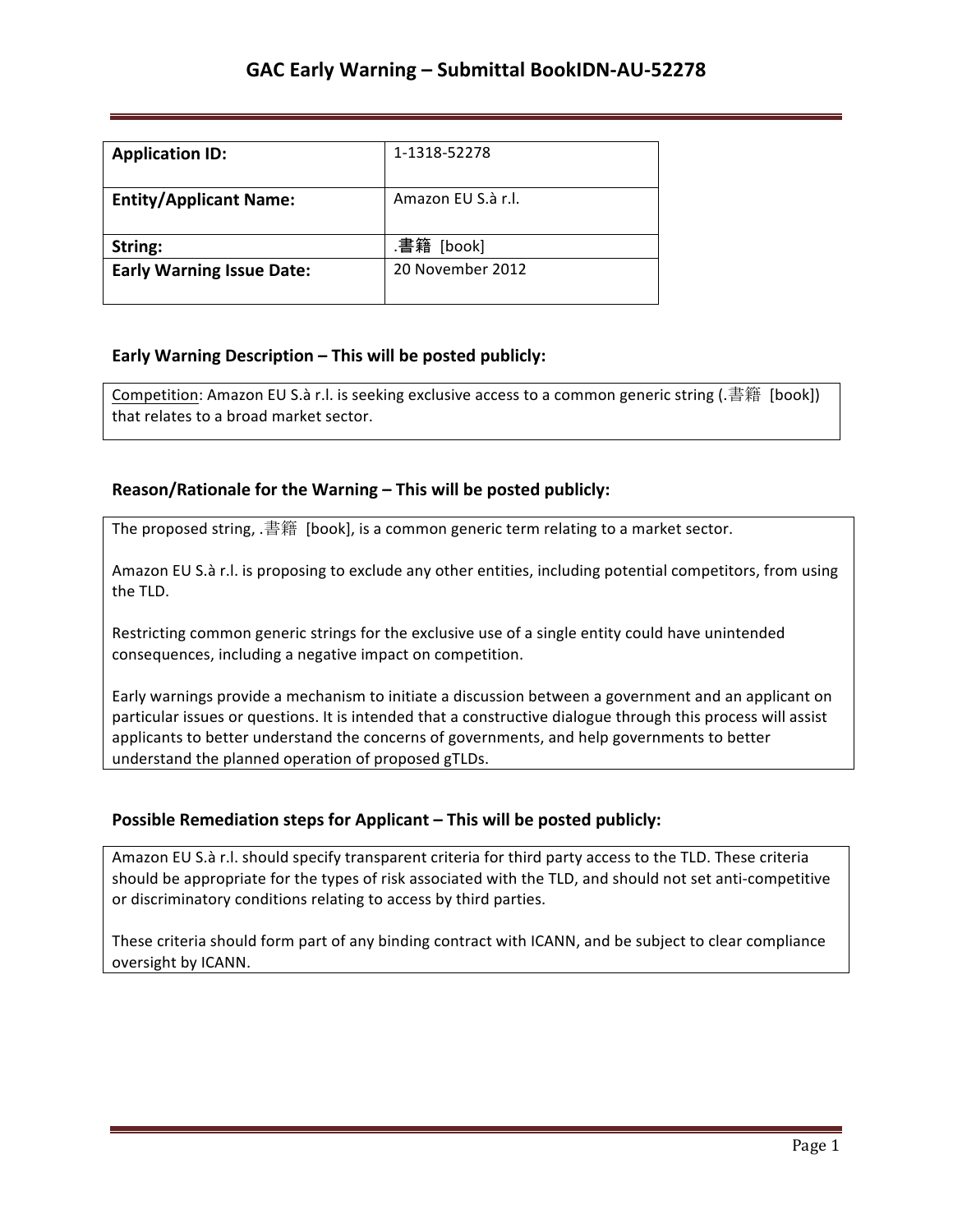### **Further Notes from GAC Member(s) (Optional) – This will be posted publicly:**

This Early Warning is from the Department of Broadband, Communications and the Digital Economy (DBCDE), on behalf of the Australian Government. In the first instance, communications and responses to this early warning should be emailed to gacearlywarning@gac.icann.org, with the text "Australian EW" and the application ID in the subject field.

# **INFORMATION FOR APPLICANTS**

# **About GAC Early Warning**

The GAC Early Warning is a notice only. It is not a formal objection, nor does it directly lead to a process that can result in rejection of the application. However, a GAC Early Warning should be taken seriously as it raises the likelihood that the application could be the subject of GAC Advice on New gTLDs or of a formal objection at a later stage in the process. Refer to section 1.1.2.4 of the Applicant Guidebook (http://newgtlds.icann.org/en/applicants/agb) for more information on GAC Early Warning.

## **Instructions if you receive the Early Warning**

**ICANN** strongly encourages you work with relevant parties as soon as possible to address the concerns voiced in the GAC Early Warning.

### **Asking questions about your GAC Early Warning**

If you have questions or need clarification about your GAC Early Warning, please contact gacearlywarning@gac.icann.org. As highlighted above, ICANN strongly encourages you to contact gacearlywarning@gac.icann.org as soon as practicable regarding the issues identified in the Early Warning. 

### **Continuing with your application**

If you choose to continue with the application, then the "Applicant's Response" section below should be completed. In this section, you should notify the GAC of intended actions, including the expected completion date. This completed form should then be sent to gacearlywarning@gac.icann.org. If your remediation steps involve submitting requests for changes to your application, see the change request process at http://newgtlds.icann.org/en/applicants/customer-service/change-requests.

In the absence of a response, ICANN will continue to process the application as submitted.

### **Withdrawing your application**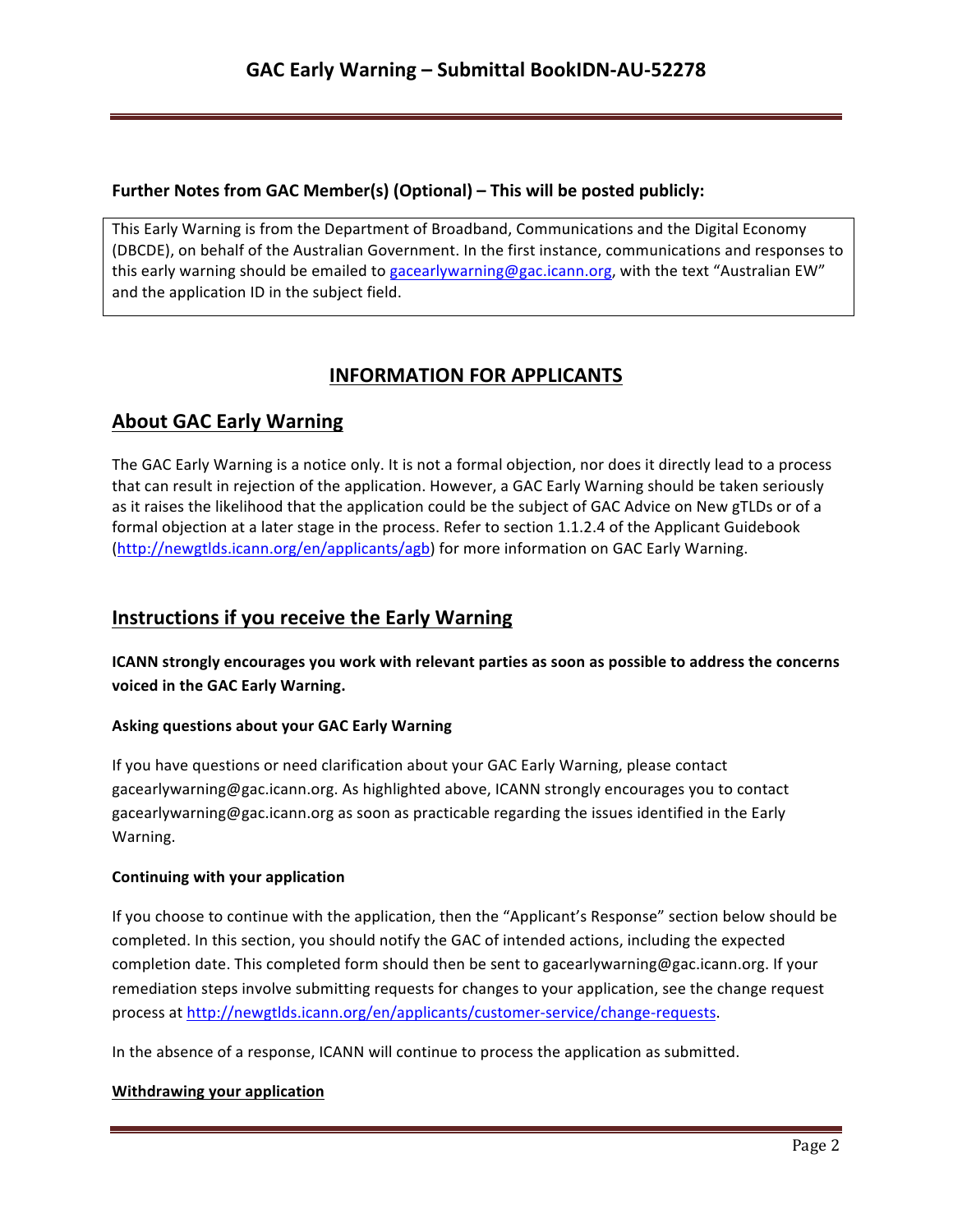# GAC Early Warning - Submittal BookIDN-AU-52278

If you choose to withdraw your application within the 21-day window to be eligible for a refund of 80% of the evaluation fee (USD 148,000), please follow the withdrawal process published at http://newgtlds.icann.org/en/applicants/customer-service/withdrawal-refund. Note that an application can still be withdrawn after the 21-day time period; however, the available refund amount is reduced. See section 1.5 of the Applicant Guidebook.

For questions please contact: **gacearlywarning@gac.icann.org** 

### **Applicant Response:**